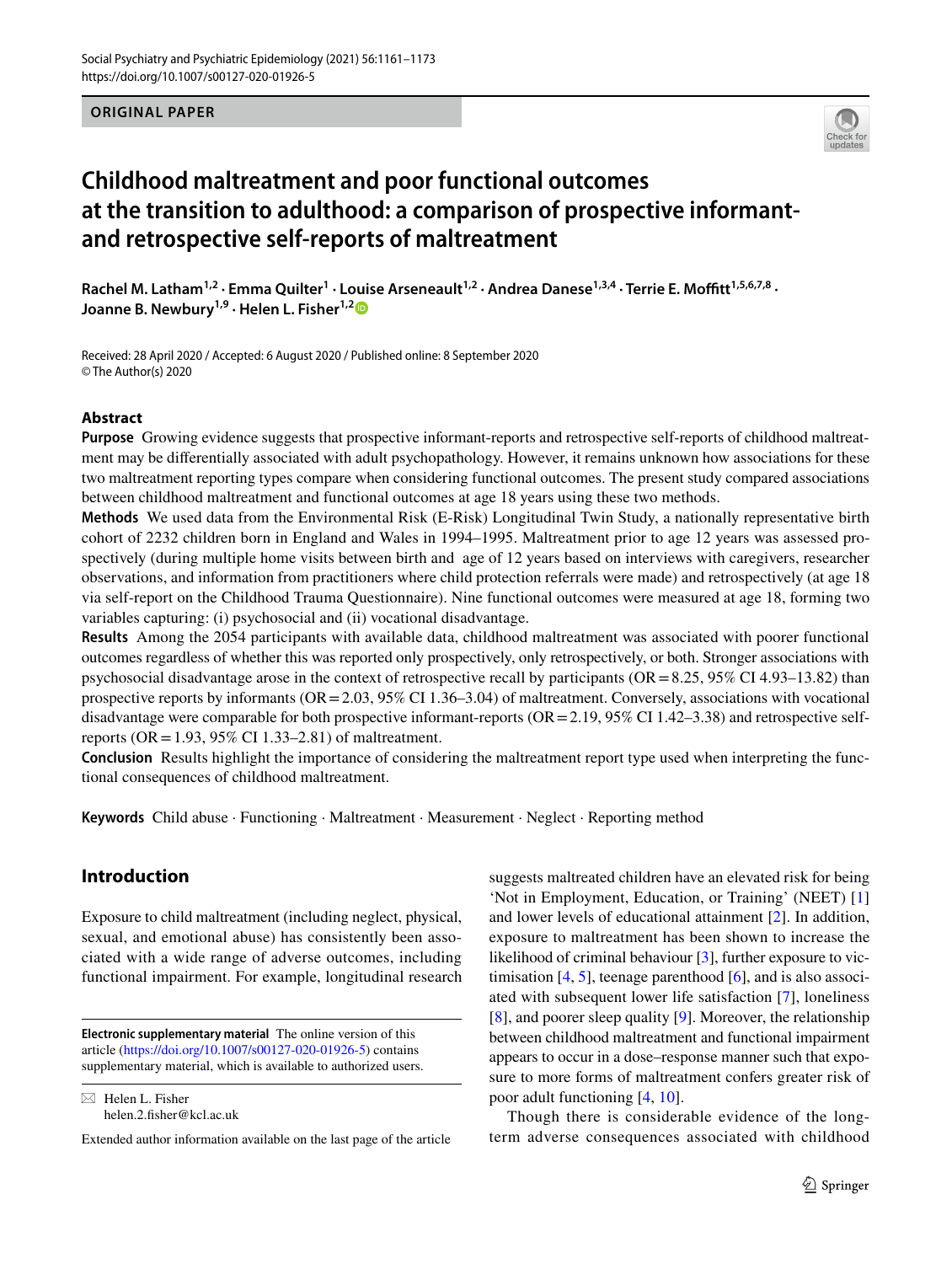maltreatment, this area of study is complicated by methodological measurement issues. Typically, studies measure participants' exposure to child maltreatment via retrospective self-reports or prospective informant-reports. Asking adult participants to retrospectively report their experiences of maltreatment during childhood using a brief questionnaire is common, enabling researchers to assess larger samples in a timely and relatively low-cost manner. However, retrospective reporting is susceptible to a number of time-related memory biases, including memory inaccuracy due to decay [\[11,](#page-10-10) [12](#page-10-11)]; infantile amnesia [[13\]](#page-10-12) and the reconsolidation of maltreatment memories following feedback (e.g. being told something was or was not abusive) [\[14](#page-10-13)]. Additionally, retrospective recall of childhood maltreatment is potentially impacted by concurrent mental health. For example, individuals with depression may be more likely to remember negative than positive experiences [\[15,](#page-10-14) [16](#page-10-15)]. Other studies utilise prospective reports of child maltreatment; these may be from official records such as social services or healthcare records, or from caregivers. Because these reports are provided around the time of the event, they avoid the time-related problems associated with retrospective reports. The increased objectivity of this method, especially when maltreatment is independently reported by several sources, is also viewed as advantageous compared to self-reports. However, prospective informant-reports are not completely free of potential biases. For example, relying solely on official records will likely capture only the most extreme cases of maltreatment [\[17](#page-10-16)], thus infating longitudinal associations with poor functioning and limiting the generalisability of fndings to less severe maltreatment. The validity of prospective informant-reports may also be afected—and the association with adult outcomes underestimated—if caregivers under-report maltreatment. This may occur if they are unwilling to divulge information perhaps because they are the perpetrator, fear being referred to authorities, or they are unaware of their child's exposure to maltreatment (e.g. if it occurs outside of the home or is secretive in nature such as sexual abuse  $[18]$  $[18]$  $[18]$ .

Studies that have collected both prospective informantreports and retrospective self-reports of the same individual's exposure to childhood maltreatment enable direct comparisons of these two measurement methods. Here, fndings have demonstrated between-method agreement to be only low to moderate, suggesting that prospective and retrospective maltreatment reports capture two, largely non-overlapping groups of individuals [[19](#page-10-18), [20](#page-10-19)]. Moreover, there is emerging evidence that prospective informant- and retrospective self-reports may be diferentially associated with adult outcomes. For example, a recent study by Newbury and colleagues [[20\]](#page-10-19) found that whilst both maltreatment report types predicted age-18 mental health problems, retrospective self-reports of childhood maltreatment yielded stronger associations compared to prospective informant-reports. Indeed, accounting for both report types, the relationship between childhood maltreatment and later psychopathology was found to be partly contingent on whether the maltreatment exposure was recalled in adulthood. Similar fndings were also reported by Reuben and colleagues [[21](#page-10-20)] in respect of childhood adversity and adult mental health. Additionally, this study examined adult physical and cognitive health outcomes and found a contrasting pattern of associations with prospective and retrospective reports according to whether these outcomes were measured objectively or subjectively. Specifcally, when outcomes were objectively measured, prospective reports of childhood adversity were more strongly associated than retrospective reports but when outcomes were subjectively measured, the opposite was found—retrospective reports were more strongly associated than prospective reports [[21\]](#page-10-20). The extant research therefore supports the value of both prospective informantand retrospective self-reports of childhood maltreatment but highlights the salience of retrospective recall for adult psychopathology as well as the need to consider the type of report for adult health outcomes.

However, research to date has focused only on health and psychopathology outcomes such that it remains unknown how associations with functional outcomes compare between prospective informant- and retrospective selfreports of childhood maltreatment. Additionally, there has been little examination of the concordance (or discordance) between prospective and retrospective reports of maltreatment in association with adult outcomes. Accordingly, we had two specifc aims. First, to examine whether associations between childhood maltreatment and poor functional outcomes at age 18 difered according to whether maltreatment was (i) prospectively reported by caregivers and other informants during participants' childhood, or (ii) retrospectively reported by the participants themselves at age 18 years. Second, as individuals with concordant (i.e., both prospective informant- and retrospective self-) reports of childhood maltreatment may be more likely to have poor functional outcomes, we explored this possibility by examining associations between maltreatment and poor functioning according to whether maltreatment exposure was reported both prospectively and retrospectively, prospectively only, or retrospectively only. We hypothesised that both prospective informant-reports and retrospective self-reports of childhood maltreatment would be associated with a greater likelihood of poor functional outcomes at age 18. Furthermore, based on existing literature relating to adult mental health outcomes, we expected retrospective self-reports of childhood maltreatment to demonstrate stronger associations with functional impairment compared to prospective informant-reports.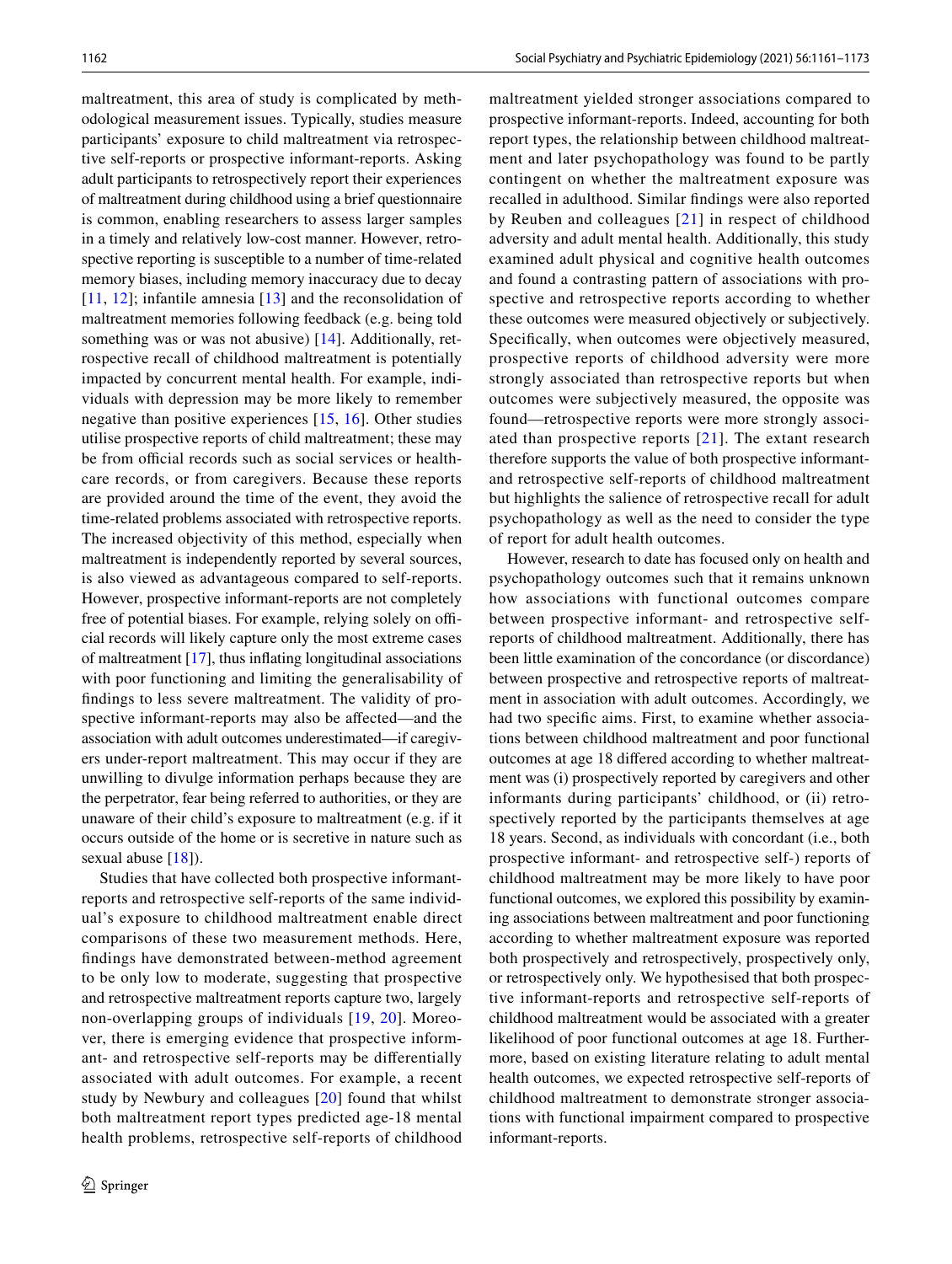#### **Methods**

# **Study cohort**

Participants were members of the Environmental Risk (E-Risk) Longitudinal Twin Study, which tracks the development of a nationally representative birth cohort of 2232 British twin children. The sample was drawn from a larger birth register of twins born in England and Wales in 1994–1995 [[22\]](#page-10-21). Full details about the sample are reported elsewhere [\[23](#page-11-0)] and in Supplementary Material. Briefy, the E-Risk sample was constructed in 1999–2000 when 1116 families (93% of those eligible) with same-sex 5-year-old twins participated in home-visit assessments. This sample comprised 56% monozygotic (MZ) and 44% dizygotic (DZ) twin pairs; sex was evenly distributed within zygosity (49% male). Families were recruited to represent the UK population of families with newborns in the 1990s, on the basis of residential location throughout England and Wales and mother's age.

Follow-up home-visits were conducted when the children were aged 7, 10, 12 and 18 years (participation rates were 98%, 96%, 96%, and 93%, respectively). There were 2066 E-Risk participants who were assessed at age 18. Each participant in a twin pair was assessed by a diferent interviewer. There were no diferences between those who did and did not take part at age 18 in terms of socioeconomic status (SES) assessed when the cohort was initially defined ( $\chi^2$  = 0.86, *p* = 0.65), age-5 IQ scores (*t* = 0.98,  $p = 0.33$ ), age-5 behavioural ( $t = 0.40$ ,  $p = 0.69$ ) or emotional  $(t=0.41, p=0.68)$  problems, or childhood polyvictimisation ( $z = 0.51$ ,  $p = 0.61$ ).

The Joint South London and Maudsley and the Institute of Psychiatry Research Ethics Committee approved each phase of the study. Parents gave informed consent and twins gave assent between 5 and 12 years and then informed consent at age 18.

#### **Measures**

#### **Prospective informant‑reports of childhood maltreatment**

Lifetime exposure to several types of maltreatment was assessed prospectively when the E-Risk participants were aged 5, 7, 10, and 12 (the age 5 assessment enquired about maltreatment since birth). Research workers visited the home in pairs and were extensively trained to detect signs of abuse or neglect. During each visit, research workers interviewed the primary caregiver (usually the mother) using a structured interview about child harm, tested the children, and observed the family environment for

evidence of neglect using the Home Observation for Measurement of the Environment (HOME) [[24](#page-11-1)]. Specifcally, caregivers were asked several questions about whether either of their twins had been intentionally harmed (physically or sexually) by an adult or had contact with welfare agencies. If caregivers endorsed a question, follow-up questions were asked and research workers made extensive notes on what had happened and indicated whether physical and/or psychological harm had occurred. Under the UK Children Act, our responsibility was to secure intervention if maltreatment was current and ongoing. Such intervention on behalf of E-Risk families was carried out with parental cooperation in all but one case. No families left the study following intervention. An unusual feature of the E-Risk study's assessment is that we repeatedly interviewed mothers on four occasions over the years, which allowed them to build confdence in the research team. Also, we were able to reassure mothers that if harm to the child was ongoing and had to be reported by us, reporting would be managed through a trusted familiar professional, namely the family's registered General Practitioner. As the children grew older, some mothers who were initially reluctant to reveal abuse to us divulged details of severe abuse at a later interview.

Comprehensive dossiers have been compiled for each child with cumulative information about exposure to physical abuse by an adult; sexual abuse; physical neglect; and emotional abuse/neglect. The dossiers comprised reports from caregivers of maltreatment, recorded narratives of the caregiver interviews, recorded debriefngs with research workers who had coded any indication of abuse and neglect at any of the successive home visits, and information from clinicians whenever the study team made a child protection referral. The dossiers were reviewed by two independent researchers and rated for the presence and severity (none/ mild/severe) of each type of maltreatment. Inter-rater agreement between the coders exceeded 85% among the maltreatment cases, and discrepantly coded cases were resolved by consensus review. In the present study, each type of prospectively reported maltreatment was dichotomised to represent none/mild (0) versus severe (1) maltreatment. Additional details about the prospective measure of child maltreatment have been reported previously [\[25](#page-11-2), [26\]](#page-11-3) and are provided in the Supplementary Materials.

Given the low prevalence of some specifc forms of maltreatment (e.g. sexual abuse and physical neglect) we created an 'any maltreatment' composite by combining all forms of prospectively reported severe maltreatment. A severe rating of physical abuse, sexual abuse, physical neglect, and/ or emotional abuse/neglect equated to a severe rating of 'any maltreatment'. Additionally, given that adversities cluster [[27\]](#page-11-4) and demonstrate cumulative associations with risk for poor functional outcomes in adulthood [\[4](#page-10-3), [10](#page-10-9)] we created a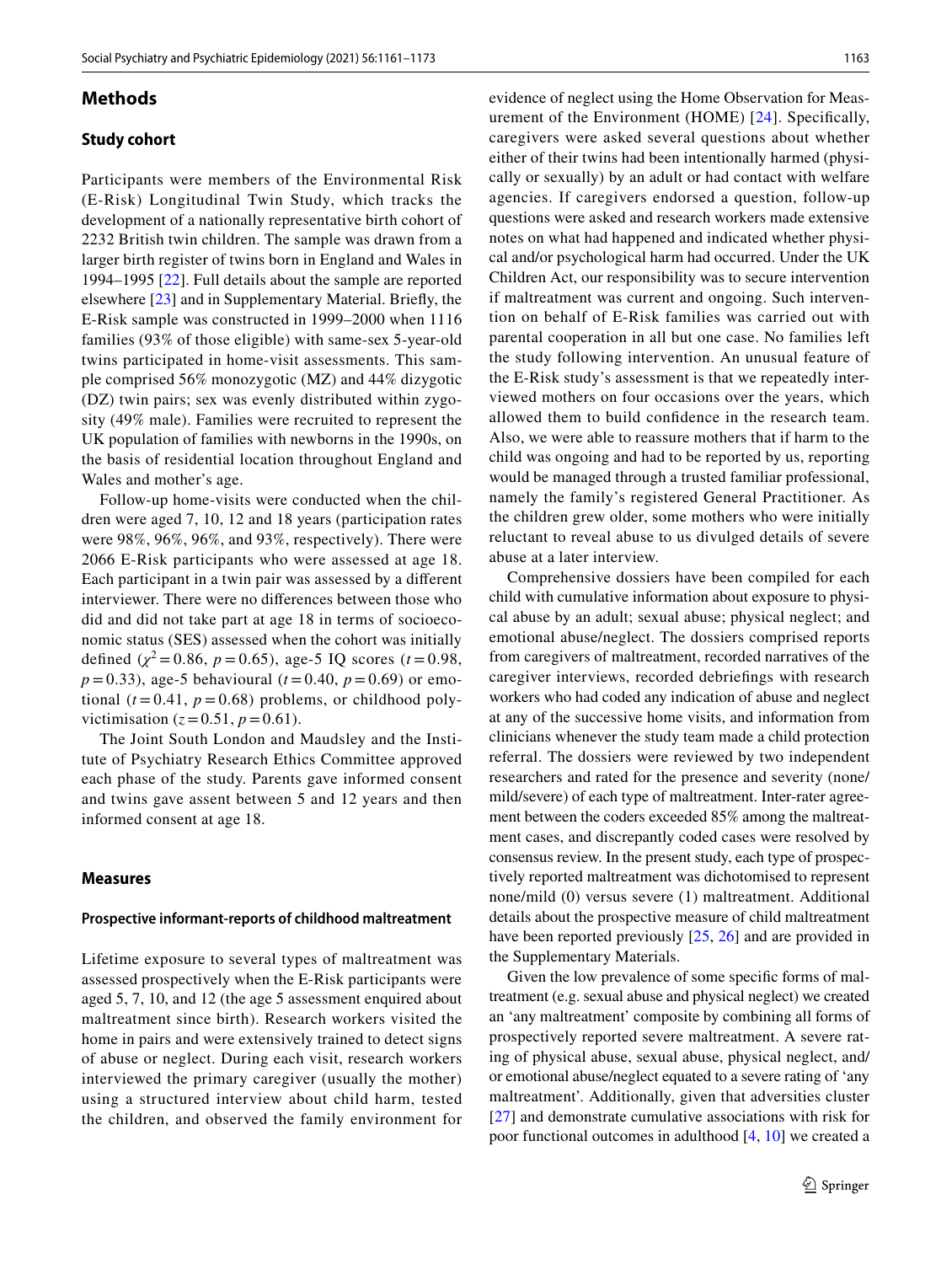'multiple maltreatment' variable by summing and categorising all forms of severe maltreatment [range: 0 (no severe maltreatment); 1 (one form of severe maltreatment); 2 (two or more forms of severe maltreatment)]. This also takes into account the low prevalence of participants reporting three or four types of maltreatment.

#### **Retrospective self‑reports**

Maltreatment was measured retrospectively using the Childhood Trauma Questionnaire (CTQ) [\[28](#page-11-5)] when E-Risk participants were aged 18. The CTQ is a 25-item questionnaire used for retrospective recall of fve forms of maltreatment, and has high inter-rater reliability and construct and convergent validity [[29](#page-11-6)]. The CTQ is also one of the most common retrospective measures of childhood maltreatment, thus increasing the comparability of the present study with previous and future research. Participants reported on their personal experiences of physical, sexual and emotional abuse, and physical and emotional neglect for the period before they were 12 years old (i.e., before entering secondary school). Almost all (99.4%; *N*=2054) E-Risk participants who took part in the age-18 assessment completed the CTQ. Maltreatment scores were categorised following CTQ guidelines [[28](#page-11-5)] as none/minimal, low to moderate, moderate to severe, or severe to extreme. For comparability to the prospective measure of maltreatment the variable was dichotomised to represent none or minimal/low to moderate (0) versus moderate to severe/severe to extreme (1) maltreatment. To allow retrospective self-reports of maltreatment to be compared to prospective informant-reports, emotional abuse and emotional neglect were combined so that a moderate to severe/severe to extreme score for emotional abuse and/or emotional neglect represented a moderate to severe/ severe to extreme score for 'emotional abuse/neglect'. As

1164 Social Psychiatry and Psychiatric Epidemiology (2021) 56:1161–1173

with the prospective reports, we created 'any maltreatment' and 'multiple maltreatment' variables following the same procedure described above but using the moderate to severe/ severe to extreme retrospective self-reports of maltreatment. The prevalence of childhood maltreatment within the E-Risk Study according to prospective informant-reports and retrospective self-reports is shown in Fig. [1.](#page-3-0)

#### **Concordance of maltreatment reports**

To take account of the corresponding maltreatment report type, we created a dummy-coded variable that captured the concordance (or discordance) between each participant's prospective and retrospective report of any maltreatment [coded 0 (neither report maltreatment); 1 (prospective informant-report of maltreatment only); 2 (retrospective self-report of maltreatment only); 3 (both reports of maltreatment)]. Figure [2](#page-4-0) shows the number of maltreated participants identifed by both reports, prospective only, and retrospective only. Full details of the agreement between prospective informant-report and retrospective self-report measures of childhood maltreatment in the E-Risk Study have been previously reported and indicate slight to fair between-method agreement (all Kappa's ≤0.31; see Newbury et al. [[20\]](#page-10-19)).

#### **Age‑18 functional outcomes**

We assessed nine functional outcomes at age 18 years (see Table [1](#page-4-1) and detailed descriptions in the Supplementary Material). Cautions and convictions were assessed through the UK Police National Computer record searches; all other outcomes were assessed at the age-18 interview. NEET status, parenthood, and cautions and convictions were naturally dichotomous; all other variables were dichotomised.

 $10$ 9 8  $\overline{7}$ Prevalence (%) 6 5  $\overline{4}$  $\overline{3}$  $\overline{2}$  $\mathbf{1}$  $\theta$ Any Multiple Physical Sexual abuse Physical Emotional maltreatment maltreatment abuse neglect abuse/neglect Prospective informant-report Retrospective self-report

<span id="page-3-0"></span>**Fig. 1** Prevalence of childhood maltreatment in the E-Risk Study according to prospective informant- and retrospective self-reports. Multiple maltreatment refers to experiencing two or more forms of maltreatment. (The E-Risk Study childhood maltreatment prevalence rates have been reported previously in Newbury et al. [[20](#page-10-19)])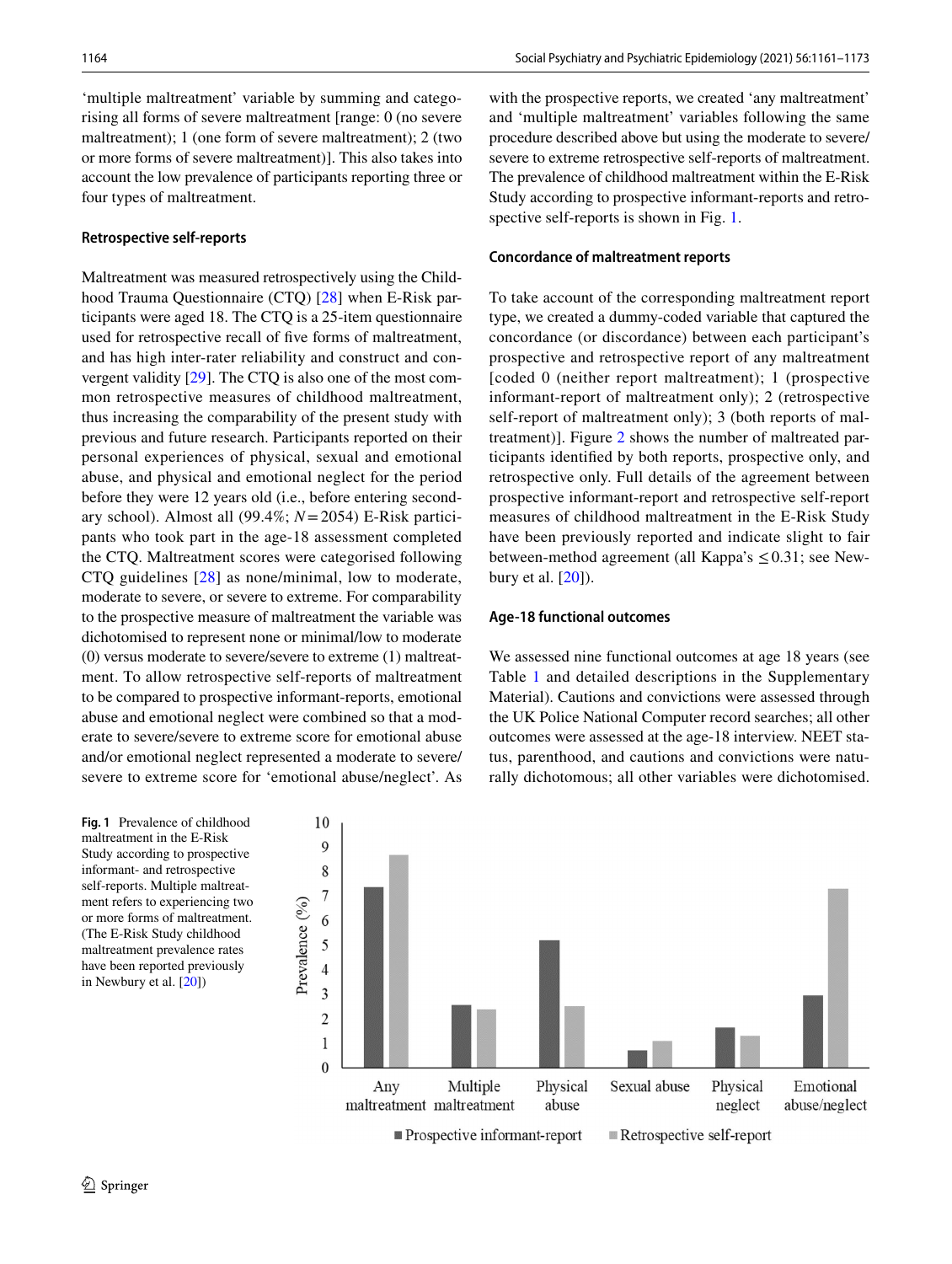

Raw agreement=88%; Kappa=0.19

<span id="page-4-0"></span>**Fig. 2** Venn diagram showing the overlap between participants exposed to any maltreatment identifed by prospective informantreport and retrospective self-report measures. The light circle indicates retrospectively reported maltreatment whereas the dark circle indicates prospectively reported maltreatment. The light non-overlapping section (retrospective only) shows the number of participants who retrospectively reported a history of childhood maltreatment but were not prospectively identifed as experiencing maltreatment. The dark non-overlapping section (prospective only) shows the number of participants who were prospectively reported as experiencing maltreatment in childhood but did not retrospectively self-report this maltreatment history. The overlap between the two circles shows the number of maltreated participants whose exposure was reported both prospectively and retrospectively

For variables with no predetermined cut-off (social isolation, low life satisfaction, loneliness, and low sleep quality) we defned poor functioning as being among the 20% worst scoring participants for an outcome (as previously used in this cohort  $[30, 31]$  $[30, 31]$  $[30, 31]$  $[30, 31]$ .

For data reduction, we performed exploratory factor analysis (principal factors with varimax rotation). Because our variables are dichotomous, this was performed on the polychoric correlation matrix. Results suggested a two-factor solution based on eigenvalues greater than 1 (Supplementary Table S1). We then ran a confrmatory factor analysis (maximum-likelihood factor method with orthogonal rotation) specifying two factors (Supplementary Table S2). The frst factor—conceptualised as 'psychosocial disadvantage' comprised adolescent poly-victimisation, social isolation, low life satisfaction, loneliness, and low sleep quality. The second—conceptualised as 'vocational disadvantage'—comprised low educational achievement, NEET status, parenthood, and criminal cautions and convictions. Factor analyses were repeated with the sample split randomly in half and the exploratory and confrmatory analyses conducted in separate parts of the sample. Results were comparable. Accordingly, we created two age-18 outcome variables capturing whether individuals had any: (i) psychosocial disadvantage  $(1 = yes;$  $0=$ no), or (ii) vocational disadvantage (1 = yes;  $0=$  no). These functioning factors have been used previously in this cohort to minimise multiple testing [[30\]](#page-11-7).

#### **Confounders**

Sex of the child was reported by mothers at study baseline.

<span id="page-4-1"></span>**Table 1** Summary of age-18 functional outcome measures

Outcome Description Low educational achievement<sup>a</sup> Did not obtain any school-leaving qualification(s) or only at low grades (GCSE grades D–G) and did not obtain any A-levels NEET status Participant is classifed as NEET if not studying, nor working in paid employment, nor pursuing a vocational qualifcation or apprenticeship Parenthood Any past live birth or current pregnancy (girls) or having caused a pregnancy that resulted in a live birth (boys) Cautions and convictions Official record of any UK caution or convictions, beginning at age 10 years, the age of criminal responsibility Adolescent poly-victimisation Experience of two or more types of victimisation between ages 12 and 18 years. Assessed using the JVQ, adapted as a clinical interview covering 7 categories of victimisation: crime victimisation, peer/sibling victimisation, cyber-victimisation, sexual victimisation, family violence, maltreatment, and neglect Social isolation High score (among the top 20% of participants) on the Multidimensional Scale of Perceived Social Support. Reverse-coded to assess social isolation Low life satisfaction High score (among the top 20% of participants) on the Satisfaction with Life Scale, reverse-coded to assess low life satisfaction Loneliness High score (among the top 20% of participants) on the UCLA Loneliness Scale Low sleep quality High score (among the top 20% of participants) on the Sleep Quality Index

*GCSE* General Certifcate of Secondary Education; *NEET* Not in Employment, Education or Training; *JVQ* Juvenile Victimization Questionnaire

<sup>a</sup>In the United Kingdom, students are eligible to leave school upon completion of the GCSE examination at age 16 years. Some students remain in school for an additional 2 years to complete Advanced level (A-level or equivalent) qualifcations, which are required for university entrance. Participants with poor educational qualifcations were those who did not obtain their A-level qualifcations, scored a low grade (D–G) on their GCSE examinations or no GCSEs. See Supplementary Material for full details of measures and references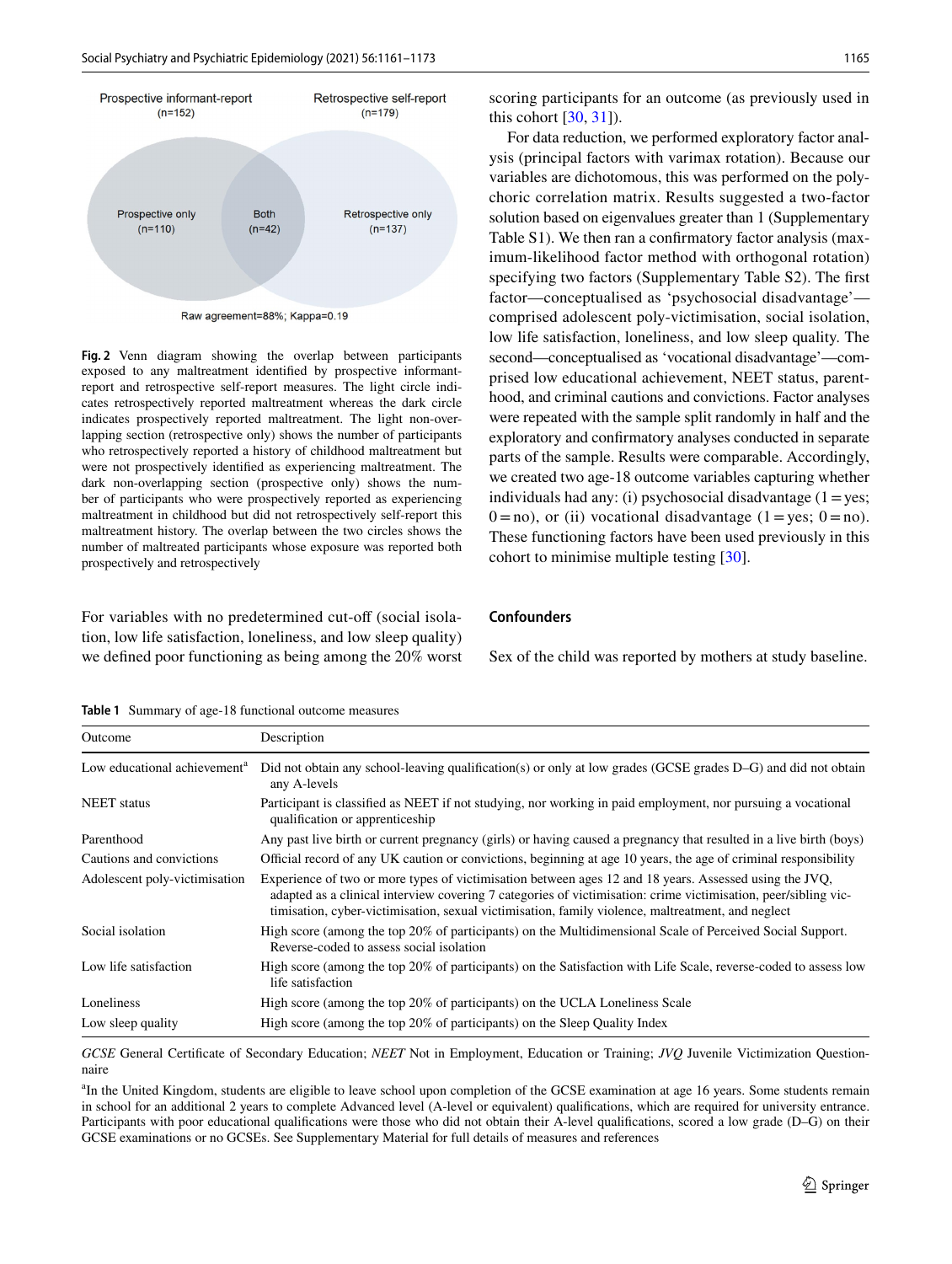IQ was assessed at age 5 using the Vocabulary and Block Design subtests of the Wechsler Preschool and Primary Scale of Intelligence-Revised [\[32](#page-11-9)]. IQs were prorated (i.e., the full-scale IQ score was estimated from two subscales) following procedures described by Sattler [[33\]](#page-11-10) and then standardised with a mean of 100 and a standard deviation of 15.

Family socioeconomic status (SES) was defned at age 5 using a standardised composite of parental income (i.e., total household income), education (i.e., highest parent qualifcation), and occupation (i.e., highest parent occupation). These three SES indicators were highly correlated  $(r=0.57-0.67)$ and loaded signifcantly onto one latent factor [\[34\]](#page-11-11). The population-wide distribution of this latent factor was then divided into tertiles (i.e., low-, medium-, and high-SES).

Depressive disorder over the previous 12 months was ascertained in accordance with DSM-IV criteria [[35\]](#page-11-12). Private face-to-face interviews were conducted with participants at age 18 using the Diagnostic Interview Schedule [\[36\]](#page-11-13).

#### **Analytic strategy**

Analyses were conducted using Stata 15. First, we used logistic regression to examine the association of prospective informant-reports and retrospective self-reports of (i) any childhood maltreatment and (ii) multiple childhood maltreatment with (i) psychosocial disadvantage and (ii) vocational disadvantage at age 18 years. Second, to take account of the corresponding maltreatment report type, the variable capturing the concordance (or discordance) between each participant's prospective and retrospective reports of any childhood maltreatment was entered as a predictor in logistic regression models predicting (i) psychosocial disadvantage and (ii) vocational disadvantage at age 18 years.

Given potential confounding associations with child maltreatment and functional outcomes, all models controlled for child IQ, sex, and family SES. Additionally, as our sample comprised twins, we accounted for the non-independence of observations using the Huber-White variance estimator [\[37](#page-11-14)], which provides robust standard errors adjusted for withincluster correlated data.

A total of 2054 E-Risk Study participants completed the CTQ at the age-18 assessment (99.4% of the participants who took part at age 18). As missing data for study variables within this sample was less than  $1\%$  (0.34% for psychosocial disadvantage; 0.97% for vocational disadvantage; 0.58% for child IQ), logistic regression models analysed complete cases.

We also conducted three sensitivity analyses. Because prospective and retrospective maltreatment variables used diferent thresholds of severity (i.e., 'severe' for prospective reports versus 'moderate to severe/severe to extreme' for retrospective reports) we repeated the steps described above using a stricter defnition of retrospective self-reported maltreatment (i.e., 'none or minimal/low to moderate/moderate to severe' versus 'severe' maltreatment). We also repeated our main analyses replacing the dichotomised psychosocial and vocational disadvantage outcome variables with count versions (0, 1, 2, 3+ poor outcomes) using ordered logistic regression models. Finally, because concurrent depressive disorder may afect retrospective recall of childhood maltreatment, we repeated our main analyses including age-18 depressive disorder as an additional covariate in models of associations between retrospective self-reports and functional outcomes.

# **Results**

The associations of prospective informant-reports and retrospective self-reports of childhood maltreatment with age-18 functional outcomes, adjusting for child IQ, sex, and family SES, are displayed in Table [2](#page-6-0). The odds of having poor functional outcomes at age 18 were elevated among individuals with reports of childhood maltreatment regardless of whether maltreatment was reported prospectively or retrospectively. Retrospective self-reports of childhood maltreatment produced signifcantly stronger associations with psychosocial disadvantage than did prospective informantreports (indicated by non-overlapping confdence intervals). For example, the odds associated with psychosocial disadvantage were more than four times greater for retrospective self-reports compared to prospective informant-reports of any maltreatment. In contrast, the odds associated with vocational disadvantage were similar regardless of report type. Because the maltreatment variables included several diferent forms of maltreatment, we checked if any specifc form was driving the association. This revealed a similar pattern (Supplementary Table S3) with all forms of maltreatment showing stronger associations with psychosocial disadvantage when retrospectively self-reported but comparable associations for both report types with vocational disadvantage.

Table [3](#page-7-0) shows the associations of prospective informantreport and retrospective self-reports of any childhood maltreatment with age-18 psychosocial and vocational disadvantage taking account of the concordance or discordance of the corresponding maltreatment report type. The odds of having poor functional outcomes were elevated among individuals who experienced childhood maltreatment regardless of whether they had concordant (both report types) or discordant reports (only one report type) of maltreatment. Individuals with a retrospective self-report of maltreatment but no corresponding prospective informant-report had signifcantly elevated odds of psychosocial disadvantage compared to those with only a prospective report of maltreatment. For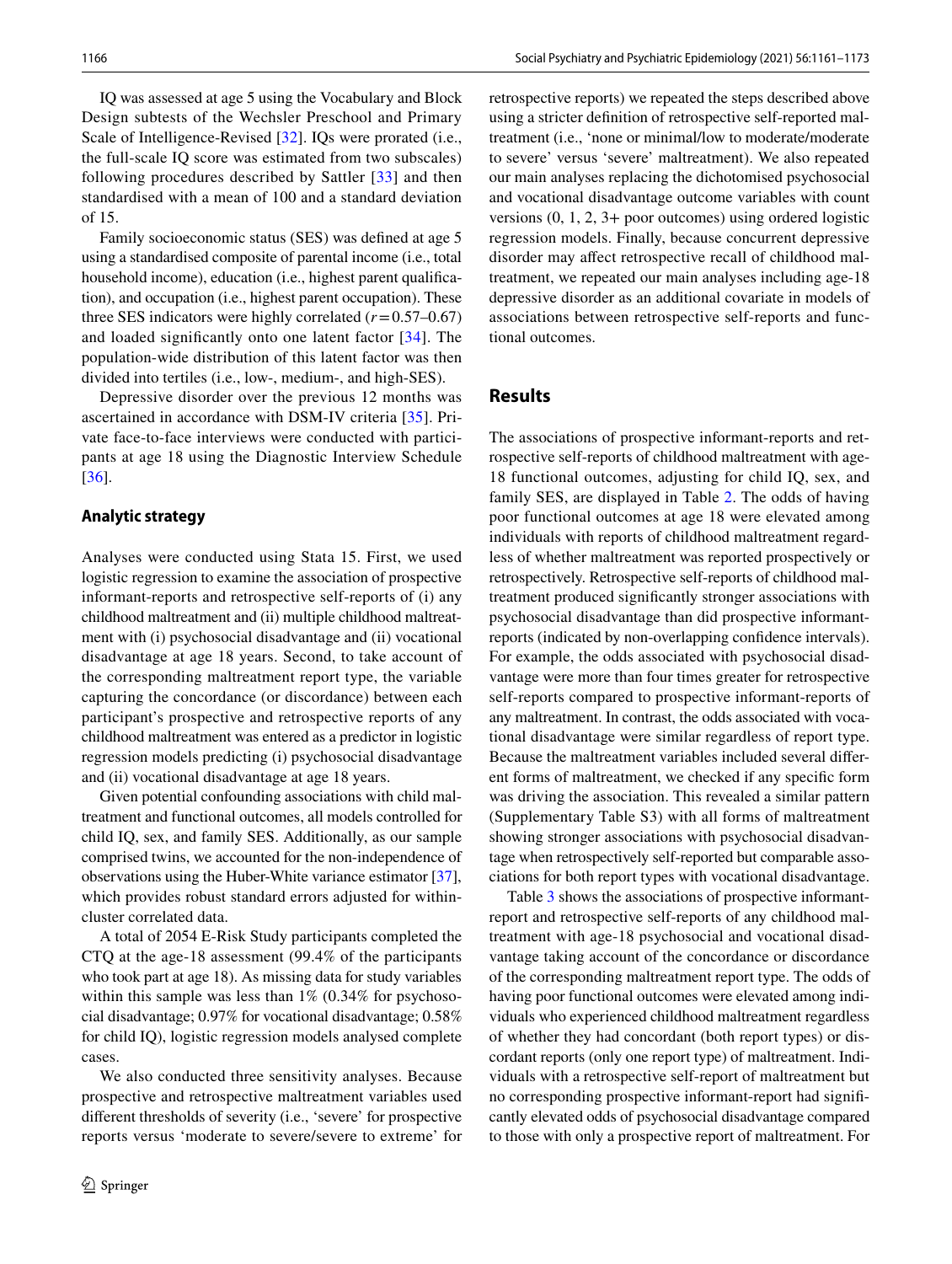|                         |                  | Psychosocial disadvantage     | Vocational                          |  |  |  |  |  |
|-------------------------|------------------|-------------------------------|-------------------------------------|--|--|--|--|--|
|                         |                  |                               | disadvantage                        |  |  |  |  |  |
|                         |                  | OR (95% CI)                   | OR (95% CI)                         |  |  |  |  |  |
| Any maltreatment        | Prospective      | $2.03^{**} (1.36, 3.04)$      | $2.19***$ $(1.42, 3.38)$            |  |  |  |  |  |
|                         | Retrospective    | $8.25***$ (4.93, 13.82)       | $1.93$ <sup>**</sup> $(1.33, 2.81)$ |  |  |  |  |  |
| Multiple maltreatment b | Prospective      |                               |                                     |  |  |  |  |  |
|                         | $\boldsymbol{0}$ | [reference]                   | [reference]                         |  |  |  |  |  |
|                         | $\mathbf{1}$     | $1.95^{\ast\ast}(1.22, 3.12)$ | $1.88$ <sup>**</sup> $(1.17, 3.03)$ |  |  |  |  |  |
|                         | $2+$             | $2.20^*(1.05, 4.60)$          | $2.99^*(1.28, 6.98)$                |  |  |  |  |  |
|                         | Retrospective    |                               |                                     |  |  |  |  |  |
|                         | $\boldsymbol{0}$ | [reference]                   | [reference]                         |  |  |  |  |  |
|                         | $\mathbf{1}$     | $6.67***$ (3.93, 11.32)       | $1.83$ <sup>**</sup> $(1.19, 2.82)$ |  |  |  |  |  |
|                         | $2+$             | $22.40***$ (5.30, 94.72)      | $2.22^*(1.08, 4.54)$                |  |  |  |  |  |

<span id="page-6-0"></span>

|  |  |  |  |  | <b>Table 2</b> Associations of prospective informant-reports and retrospective self-reports of childhood maltreatment with age-18 functional outcomes |  |
|--|--|--|--|--|-------------------------------------------------------------------------------------------------------------------------------------------------------|--|
|--|--|--|--|--|-------------------------------------------------------------------------------------------------------------------------------------------------------|--|

Maltreatment type Report type <sup>a</sup> Association with age-18 poor functioning

*Note.* CI=confidence interval, OR=odds ratio.  $\gamma p<.05$ ,  $\gamma p<.01$ ,  $\gamma p<.001$ . N=2,035 for models predicting psychosocial disadvantage; N=2,022 for models predicting vocational disadvantage. All analyses are adjusted for sex, family socioeconomic status, child IQ, and the non-independence of twin observations. <sup>a</sup> For report type, clear cells highlight the associations arising from prospective informant-reports of childhood maltreatment; grey shaded cells highlight the associations arising from retrospective self-reports of childhood maltreatment. b Multiple forms of maltreatment indicated two or more forms of maltreatment which could include physical abuse, sexual abuse, physical neglect and/or emotional abuse/neglect. Regression analyses used the ordinal multiple maltreatment variable, which ranged from 0 (no maltreatment) to 1 (one form of maltreatment) to 2+ (two or more forms of maltreatment).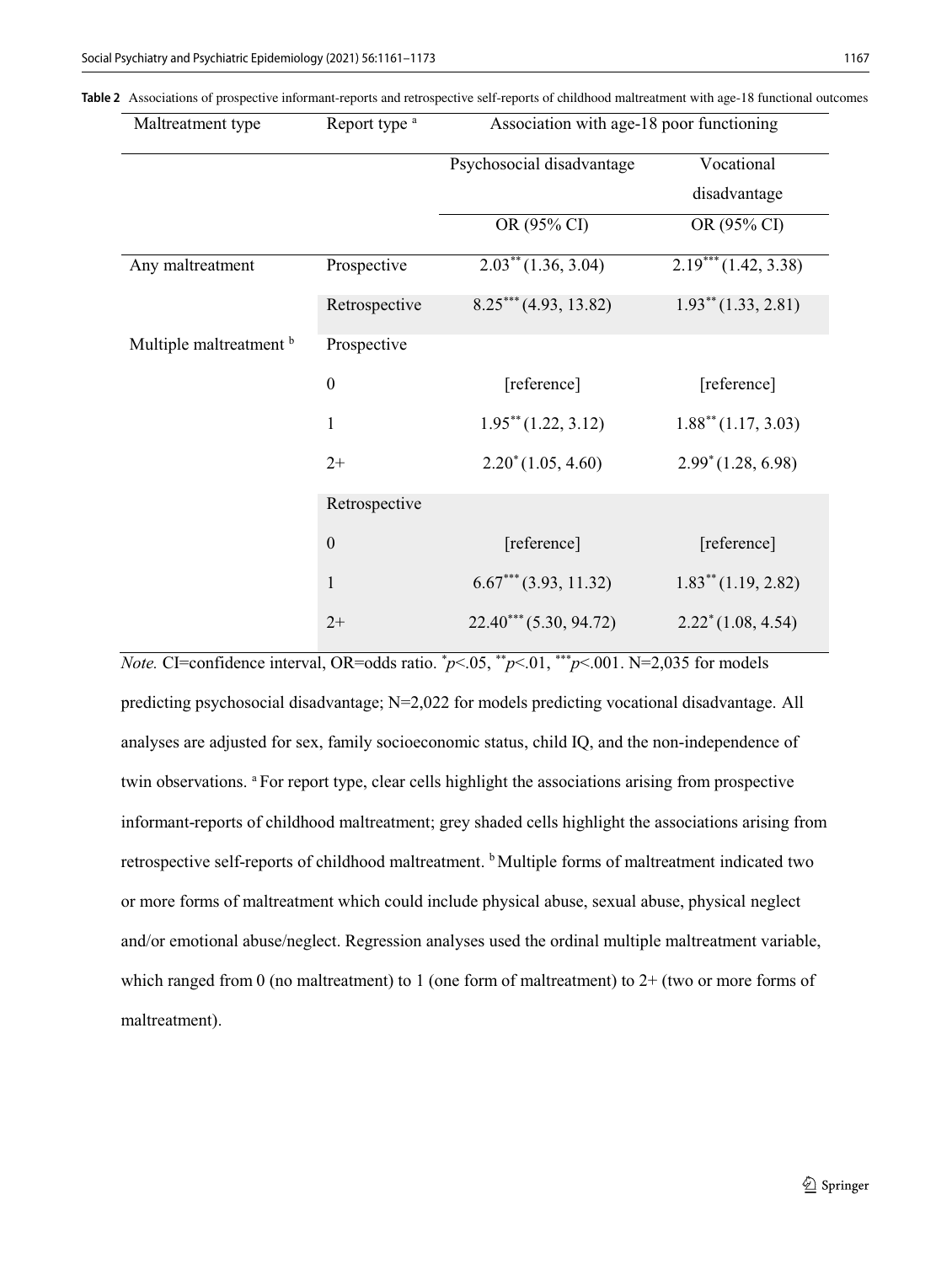Any maltreatment report

| concordance <sup>a</sup>  |                           |                                     |
|---------------------------|---------------------------|-------------------------------------|
|                           | Psychosocial disadvantage | Vocational disadvantage             |
|                           | OR (95% CI)               | OR (95% CI)                         |
| No maltreatment           | [reference]               | [reference]                         |
| Prospective report only   | $1.80^{**}(1.17, 2.77)$   | $2.27$ <sup>**</sup> $(1.42, 3.64)$ |
| Retrospective report only | $9.72***$ (5.35, 17.66)   | $1.93$ <sup>**</sup> $(1.26, 2.96)$ |
| Both reports              | $6.02***$ (2.25, 16.06)   | $2.50^*(1.15, 5.46)$                |
| No maltreatment           | $0.17***(0.06, 0.44)$     | $0.40^*(0.18, 0.87)$                |
| Prospective report only   | $0.30^*(0.11, 0.85)$      | 0.91(0.39, 2.10)                    |
| Retrospective report only | 1.62(0.52, 5.05)          | 0.77(0.32, 1.85)                    |
| Both reports              | [reference]               | [reference]                         |

<span id="page-7-0"></span>

| Table 3 Associations of the concordance and discordance between prospective and retrospective reports of any childhood maltreatment with |  |  |  |  |  |  |
|------------------------------------------------------------------------------------------------------------------------------------------|--|--|--|--|--|--|
| age-18 functional outcomes                                                                                                               |  |  |  |  |  |  |

Association with age-18 poor functioning

*Note*. CI=confidence interval, OR=odds ratio.  $p \le 0.05$ ,  $p \le 0.01$ ,  $p \le 0.01$ . N=2,035 for models predicting psychosocial disadvantage; N=2,022 for models predicting vocational disadvantage. All

analyses are adjusted for sex, family socioeconomic status, child IQ, and the non-independence of twin observations. <sup>a</sup> Report concordance indicates the presence of maltreatment according to: neither prospective or retrospective reports (coded '0'), prospective report only (1), retrospective report only (2), both prospective and retrospective reports (3). Clear cells show OR when 'no maltreatment' is the reference category; grey shaded cells show OR when 'both reports' is the reference category.

example, the odds associated with psychosocial disadvantage were more than fve times greater for 'retrospective only' compared to 'prospective only' reports of maltreatment. Comparing individuals with concordant reports of maltreatment with those who had discordant reports revealed a reduced likelihood of age-18 psychosocial disadvantage among those whose maltreatment was reported only pro-spectively (Table [3\)](#page-7-0). By contrast, having only a retrospective self-report of maltreatment did not signifcantly alter the odds compared to having both report types.

The magnitude of the odds ratios for vocational disadvantage were similar regardless of whether there were concordant or discordant maltreatment reports (Table [3\)](#page-7-0). That is, the odds associated with vocational disadvantage were around two times higher for those individuals exposed to any childhood maltreatment whether this was reported only prospectively, only retrospectively, or both.

### **Sensitivity analyses**

Repeating these analyses using more strictly defned retrospective self-reports of childhood maltreatment (i.e., 'none/ low/moderate' versus 'severe' maltreatment) yielded a comparable pattern of results (Supplementary Table S4 and S5), suggesting that fndings were not due to threshold diferences between prospective and retrospective reports. Similar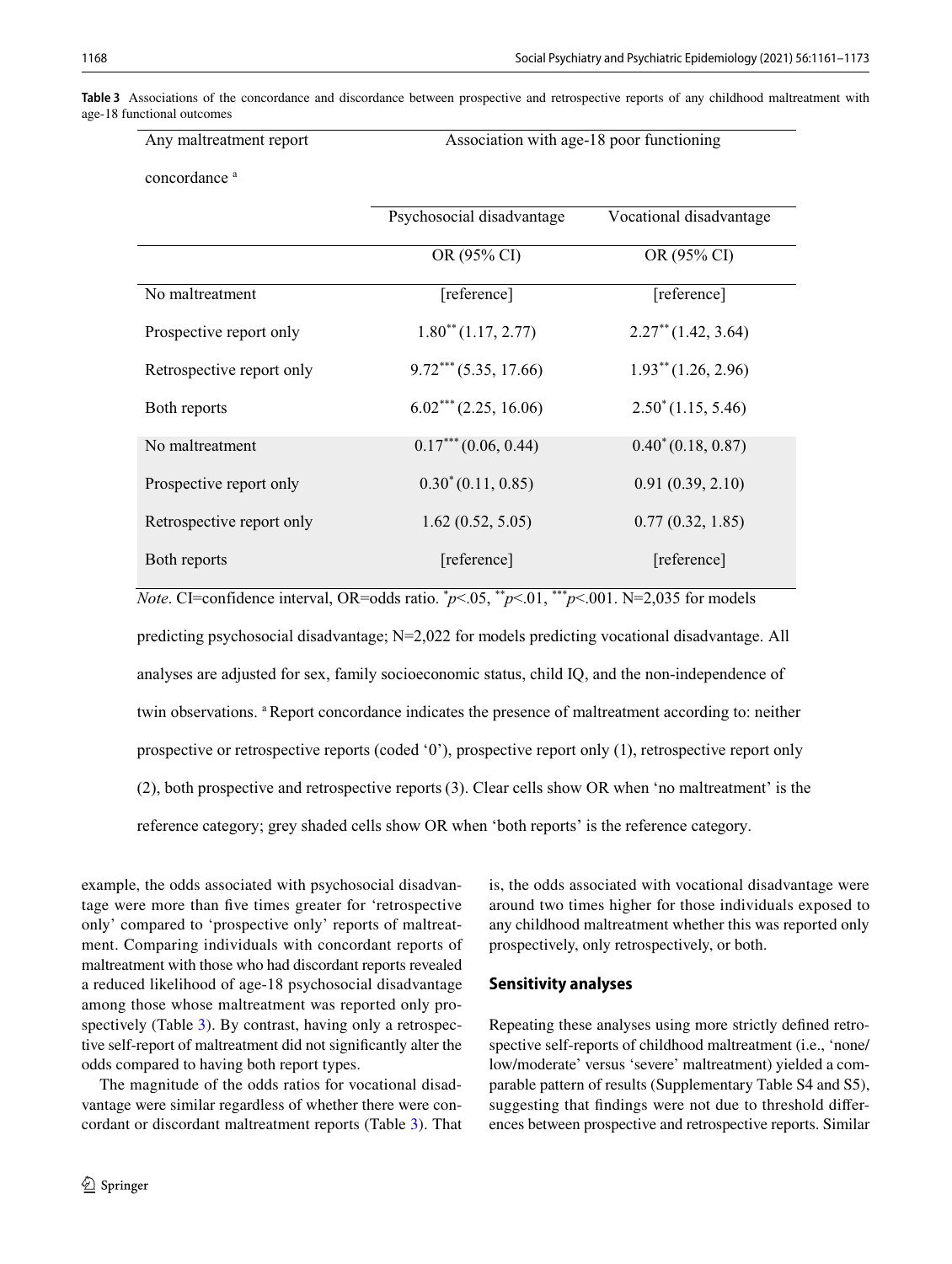fndings were also evident when we used a count of age-18 psychosocial and vocational disadvantage (Supplementary Tables S6 and S7). Furthermore, this same pattern of results was evident when models were adjusted for age-18 depressive disorder (Supplementary Tables S8 and S9), suggesting that fndings were not due to depression impacting retrospective recall of childhood maltreatment.

# **Discussion**

This study extends the existing literature by comparing the associations between childhood maltreatment and age-18 functional outcomes using prospective informant-reports and retrospective self-reports of maltreatment. Our results demonstrate that childhood maltreatment is associated with increased odds of poor functioning regardless of the maltreatment report-type or the presence of a corresponding report. As expected, retrospective self-reports (compared to prospective informant-reports) yielded stronger associations with age-18 psychosocial disadvantage. However, there were no diferences in their association with age-18 vocational disadvantage. We discuss these results before noting study limitations and future directions.

Consistent with a wealth of existing research [\[2](#page-10-1)[–4](#page-10-3), [6,](#page-10-5) [7\]](#page-10-6) childhood maltreatment was associated with psychosocial and vocational disadvantage at the transition to adulthood thus supporting the notion that maltreatment constitutes a risk factor for poor functioning. This association was evident regardless of whether exposure was measured via prospective informant-reports or retrospective self-reports, and irrespective of whether there was a concordant report-type or not. This highlights the value of both report types for the prediction of functioning.

However, retrospective self-reports of maltreatment were more strongly associated with psychosocial disadvantage compared to prospective informant-reports, consistent with research pertaining to psychopathology [[12](#page-10-11), [20,](#page-10-19) [21,](#page-10-20) [38](#page-11-15)]. Notably, the odds were *most* elevated among those who retrospectively recalled childhood maltreatment but for whom there was no concordant prospective informant-report. It is possible that these individuals have disclosed maltreatment that was unknown by others during their childhood which may have led to more isolation, loneliness, possibly less access to support and, hence, a stronger association with poor psychosocial outcomes. Alternatively, it could indicate that retrospective self-reports infate the association between childhood maltreatment and psychosocial disadvantage or, equally, that prospective informant-reports underestimate this relationship. We posit several mechanisms that may account for this potential over- or under-estimation.

First, caregivers might have withheld information about their child's exposure to maltreatment owing to fear of referral to authorities, leading to an underestimate of the association with adolescent psychosocial disadvantage based on the prospective measure of maltreatment. This underreporting may be especially likely if they were the perpetrator or were in a relationship with the perpetrator [[18](#page-10-17)]. Considerable effort was made to reduce the likelihood of this occurring by utilising a prospective measure carefully designed to foster trust between caregivers and researchers which was also supplemented by information from other informants where relevant. On the other hand, it is possible that retrospective self-report is a better predictor of age-18 psychosocial disadvantage because participants are simply more knowledgeable about their experiences of childhood maltreatment than their caregivers or because retrospective reports were measured more proximally to the outcomes than prospective reports. However, our fnding that retrospective self-reports (as compared with prospective informant-reports) did not yield stronger associations with age-18 vocational disadvantage casts some doubt on these explanations. Contrary to our hypothesis and our fndings for psychosocial disadvantage, prospective and retrospective reports of maltreatment did not difer in their association with vocational disadvantage. Moreover, the magnitude of this relationship did not difer according to the presence or absence of a corresponding maltreatment report. Thus, fndings derived from both prospective and retrospective reports are likely to refect equally accurately the associations of childhood maltreatment with vocational functioning in adolescence.

In light of this, an alternative explanation for the stronger association with psychosocial disadvantage arising from retrospective self-reports may be more plausible: common method variance. Retrospective reports of maltreatment and psychosocial disadvantage were both measured concurrently via self-report which could infate the magnitude of their association. This could occur if participants with current psychosocial difficulties define and report childhood experiences as maltreatment in an attempt to understand or explain their poor psychosocial functioning (so-called 'effort after meaning') [\[39\]](#page-11-16) or if participants' recall of childhood maltreatment is biased by depressive disorder [[15](#page-10-14)]. Results of our sensitivity analyses, however, suggest that this latter mechanism of common method variance was not responsible for our fndings. Conversely, the vocational disadvantage outcomes were measured using official police records and self-reports of concrete events and thus were more objective compared to the psychosocial outcome measures. Therefore, the relationship between retrospectively self-reported maltreatment and vocational disadvantage may have been less afected by common method biases.

Interestingly, our findings are only partially consistent with Reuben and colleagues' [\[21\]](#page-10-20) contrasting pattern of associations with prospective and retrospective reports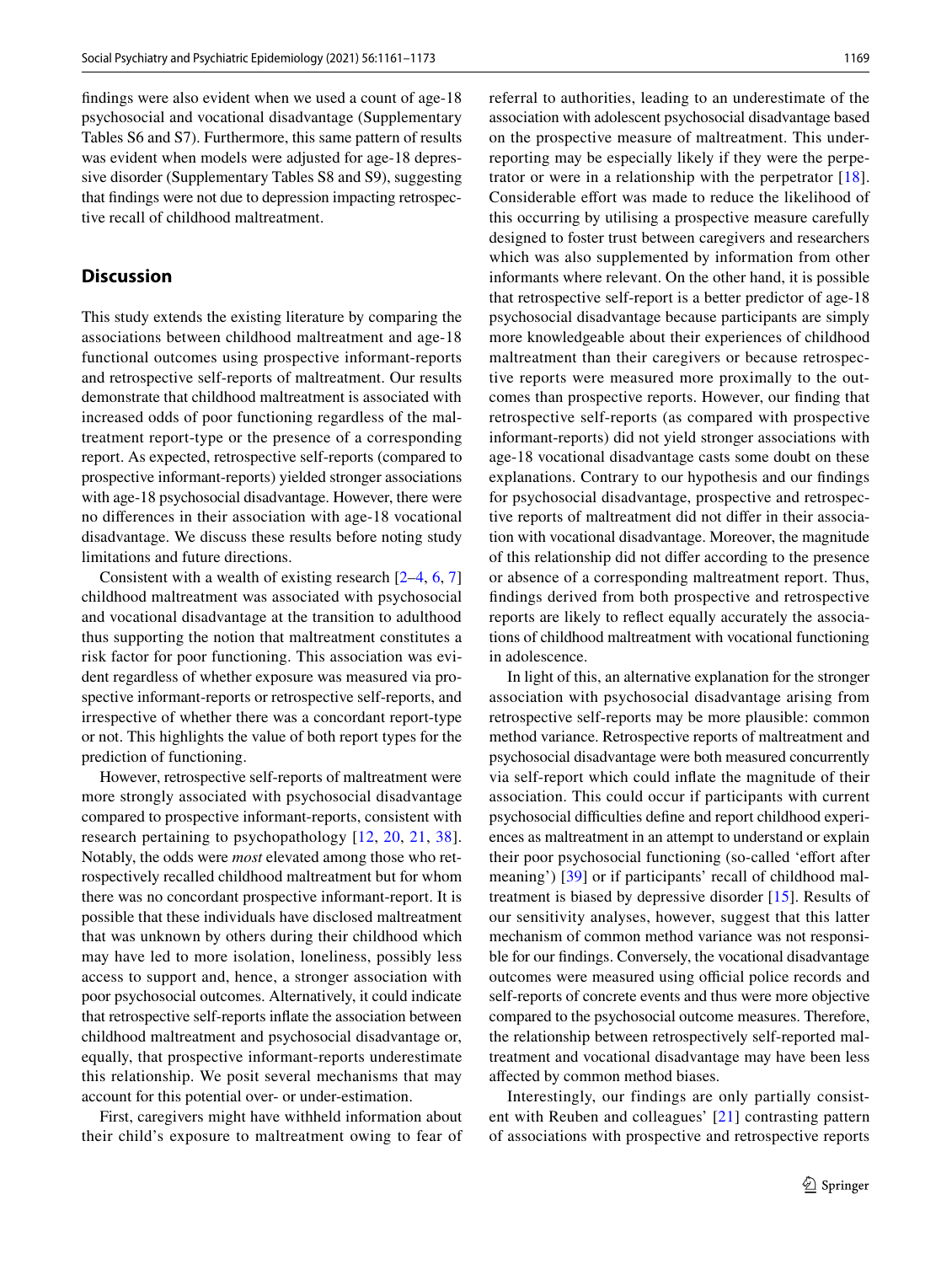according to whether outcomes were objectively or subjectively measured. That is, we did not fnd comparatively stronger associations between prospective informant-reports and vocational disadvantage. Our vocational outcomes are, however, very diferent from their physical and cognitive health outcomes suggesting that prospective reports will not necessarily produce stronger associations with all objective outcomes.

# **Limitations**

We acknowledge some limitations. First, our analyses could not separate the efects of the timing of the maltreatment report from the type of informant. As with previous comparisons of prospective informant-reports and retrospective self-reports, this unresolvable issue arises from ethical concerns that prevent studies from obtaining young children's self-reports of their maltreatment exposure [\[40](#page-11-17)]. Nevertheless, we obtained the retrospective self-reports at a younger age than many previous studies [\[4](#page-10-3), [41,](#page-11-18) [42](#page-11-19)] to reduce the time in which forgetting could occur. Second, the psychosocial outcomes of interest are, by their nature, most appropriately measured by self-report and therefore we could not eliminate the possibility that shared method variance impacted the association with retrospective self-reports of maltreatment. Although we control for concurrent depression, individuals who view their childhood experiences more negatively may also view their current circumstances more negatively even in the absence of a depression diagnosis. Moreover, our measure of depression captured previous year symptoms whereas identifying (and removing from the analysis) participants who were depressed at the time of the age-18 interview would have provided a more stringent sensitivity test. Third, there are other aspects of child neglect (e.g. educational and medical neglect) not captured by our prospective measure. Fourth, we used the CTQ to measure retrospective self-reports of childhood maltreatment therefore our results may not generalise to studies that utilise other retrospective report methods such as interviews. The CTQ is, however, widely used such that our fndings will be relevant to a wide range of studies examining the consequences of childhood maltreatment. Fifth, our prospective and retrospective measures of childhood maltreatment difer in their operationalisation of severity with the CTQ being more focused on the frequency of maltreatment. This may limit direct comparisons of the two report types. Finally, E-Risk is a twin sample and the extent to which twin fndings can be generalised to non-twins is sometimes contested (e.g. twin children may be more likely to experience maltreatment [\[43](#page-11-20)]). However, the prevalence of childhood maltreatment in the E-Risk cohort is comparable to recent UK population estimates [[44](#page-11-21)] and the sample is representative of UK families in terms of geographic and socioeconomic distribution [[45\]](#page-11-22).

# **Conclusion**

Whilst we demonstrate the value in using both prospective and retrospective maltreatment reports for examining the functional consequences of childhood maltreatment, we highlight that using only retrospective self-reports may generate infated associations with psychosocial disadvantage. The extent to which this observed stronger association is due to the self-reported and subjective nature of both measures, or whether individuals who recall being maltreated are genuinely at higher risk for poor psychosocial outcomes, requires further investigation. Our work contributes to the growing literature showing that prospective and retrospective measures of child maltreatment identify diferent people [\[19](#page-10-18)] and have diferent sets of correlates [\[20](#page-10-19), [21\]](#page-10-20). Ideally, researchers should therefore use both measures of childhood maltreatment, though where this is not possible it is important to consider the type of maltreatment report being used when interpreting fndings of its association with functioning.

# **Statement of ethics**

The Joint South London and Maudsley and the Institute of Psychiatry Research Ethics Committee approved each phase of the E-Risk study. The study has therefore been performed in accordance with the ethical standards laid down in the 1964 Declaration of Helsinki and its later amendments.

**Acknowledgements** We are grateful to the study mothers and fathers, the twins, and the twins' teachers and neighbours for their participation. Our thanks to Professor Avshalom Caspi, one of the founders of the E-Risk study, CACI, Inc., the UK Ministry of Justice, and to the E-Risk team for their dedication, hard work, and insights.

**Author contribution** RML conceptualised the research question, conducted the analysis, and drafted the manuscript; EQ participated in data analysis and drafting the manuscript; LA conceptualised and designed the E-Risk longitudinal study, participated in data collection, conceptualised variables, and critically reviewed manuscript drafts; AD conceptualised and designed the E-Risk longitudinal study, participated in data collection, conceptualised variables, and critically reviewed manuscript drafts; TEM conceptualised and designed the E-Risk longitudinal study, participated in data collection, conceptualised variables, and critically reviewed manuscript drafts; JBN participated in the study design, conceptualised variables, and critically reviewed manuscript drafts; HLF conceptualised the research question, supervised RML and EQ's involvement, participated in data collection, conceptualised variables, and critically reviewed manuscript drafts. All authors read and approved the fnal manuscript.

**Funding** The E-Risk Study is funded by the Medical Research Council (UK MRC; grant G1002190). Additional support was provided by the U.S National Institute of Child Health and Human Development (NICHD; grant HD077482); the Jacobs Foundation; and a research grant from the National Society for Prevention of Cruelty to Children (NSPCC) and Economic and Social Research Council (ESRC). Helen L. Fisher was supported by a British Academy Mid-Career Fellowship [MD\170005] and the ESRC Centre for Society and Mental Health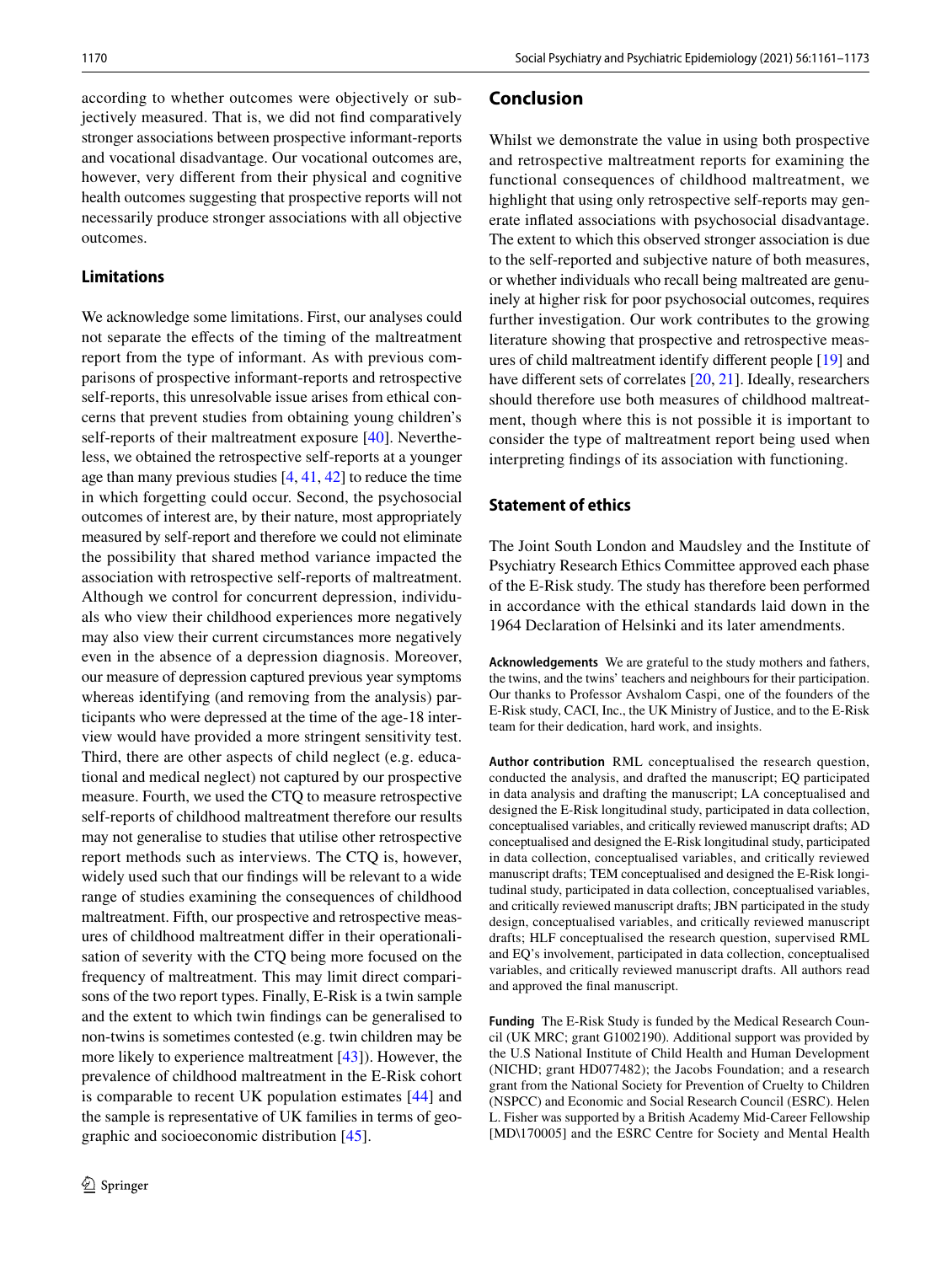at King's College London [ES/S012567/1]. Louise Arseneault is the Mental Health Leadership Fellow for the UK ESRC. Andrea Danese was part funded by the National Institute for Health Research (NIHR) Biomedical Research Centre at South London and Maudsley NHS Foundation Trust and King's College London. The views expressed are those of the authors and not necessarily those of the NHS, the NIHR, the Department of Health and Social Care, the ESRC, or King's College London.

**Availability of data and materials** The dataset reported in the current article is not publicly available due to lack of informed consent and ethical approval for open access, but is available on request by qualifed scientists. Requests require a concept paper describing the purpose of data access, ethical approval at the applicant's institution, and provision for secure data access. We offer secure access on the Duke University and King's College London campuses. All data analysis scripts and results fles are available for review.

**Code availability** Code is available on request from the corresponding author.

#### **Compliance with ethical standards**

**Conflicts of interest** The authors declare that they have no confict of interest.

**Open Access** This article is licensed under a Creative Commons Attribution 4.0 International License, which permits use, sharing, adaptation, distribution and reproduction in any medium or format, as long as you give appropriate credit to the original author(s) and the source, provide a link to the Creative Commons licence, and indicate if changes were made. The images or other third party material in this article are included in the article's Creative Commons licence, unless indicated otherwise in a credit line to the material. If material is not included in the article's Creative Commons licence and your intended use is not permitted by statutory regulation or exceeds the permitted use, you will need to obtain permission directly from the copyright holder. To view a copy of this licence, visit <http://creativecommons.org/licenses/by/4.0/>.

# **References**

- <span id="page-10-0"></span>1. Jafee SR, Ambler A, Merrick M, Goldman-Mellor S, Odgers CL, Fisher HL, Danese A, Arseneault L (2018) Childhood maltreatment predicts poor economic and educational outcomes in the transition to adulthood. Am J Public Health 108:1142–1147. [https](https://doi.org/10.2105/AJPH.2018.304587) [://doi.org/10.2105/AJPH.2018.304587](https://doi.org/10.2105/AJPH.2018.304587)
- <span id="page-10-1"></span>2. Currie J, Widom CS (2010) Long-term consequences of child abuse and neglect on adult economic well-being. Child Maltreat 15:111–120.<https://doi.org/10.1177/1077559509355316>
- <span id="page-10-2"></span>3. Malvaso CG, Delfabbro P, Day A (2018) The maltreatmentofending association: a systematic review of the methodological features of prospective and longitudinal studies. Trauma Violence Abuse 19:20–34. <https://doi.org/10.1177/1524838015620820>
- <span id="page-10-3"></span>4. Ports KA, Ford DC, Merrick MT (2016) Adverse childhood experiences and sexual victimization in adulthood. Child Abuse Negl 51:313–322. <https://doi.org/10.1016/j.chiabu.2015.08.017>
- <span id="page-10-4"></span>5. Spatz Widom C, Czaja SJ, Dutton MA (2008) Childhood victimization and lifetime revictimization. Child Abuse Negl 32:785–796. <https://doi.org/10.1016/j.chiabu.2007.12.006>
- <span id="page-10-5"></span>6. Herrenkohl EC, Herrenkohl RC, Egolf BP, Russo MJ (1998) The relationship between early maltreatment and teenage

parenthood. J Adolesc 21:291–303. [https://doi.org/10.1006/](https://doi.org/10.1006/jado.1998.0154) [jado.1998.0154](https://doi.org/10.1006/jado.1998.0154)

- <span id="page-10-6"></span>7. Fergusson DM, McLeod GF, Horwood LJ (2013) Childhood sexual abuse and adult developmental outcomes: fndings from a 30-year longitudinal study in New Zealand. Child Abuse Negl 37:664–674.<https://doi.org/10.1016/j.chiabu.2013.03.013>
- <span id="page-10-7"></span>8. Matthews T, Danese A, Gregory AM, Caspi A, Moffitt TE, Arseneault L (2017) Sleeping with one eye open: loneliness and sleep quality in young adults. Psychol Med 47:2177–2186. [https://doi.](https://doi.org/10.1017/S0033291717000629) [org/10.1017/S0033291717000629](https://doi.org/10.1017/S0033291717000629)
- <span id="page-10-8"></span>9. Anda RF, Felitti VJ, Bremner JD, Walker JD, Whitfeld CH, Perry BD, Dube SR, Giles WH (2006) The enduring efects of abuse and related adverse experiences in childhood. Eur Arch Psychiatry Clin Neurosci 256:174–186. [https://doi.org/10.1007/s0040](https://doi.org/10.1007/s00406-005-0624-4) [6-005-0624-4](https://doi.org/10.1007/s00406-005-0624-4)
- <span id="page-10-9"></span>10. Wemmers JA, Cyr K, Chamberland C, Lessard G, Collin-Vézina D, Clement ME (2018) From victimization to criminalization: general strain theory and the relationship between poly-victimization and delinquency. Vict Ofender 13:542–557. [https://doi.](https://doi.org/10.1080/15564886.2017.1383958) [org/10.1080/15564886.2017.1383958](https://doi.org/10.1080/15564886.2017.1383958)
- <span id="page-10-10"></span>11. Hardt J, Rutter M (2004) Validity of adult retrospective reports of adverse childhood experiences: review of the evidence. J Child Psychol Psychiatry 45:260–273. [https://doi.org/10.111](https://doi.org/10.1111/j.1469-7610.2004.00218.x) [1/j.1469-7610.2004.00218.x](https://doi.org/10.1111/j.1469-7610.2004.00218.x)
- <span id="page-10-11"></span>12. Tajima EA, Herrenkohl TI, Huang B, Whitney SD (2004) Measuring child maltreatment: a comparison of prospective parent reports and retrospective adolescent reports. Am J Orthopsychiat 74:424–435.<https://doi.org/10.1037/0002-9432.74.4.424>
- <span id="page-10-12"></span>13. Hayne H (2004) Infant memory development: implications for childhood amnesia. Dev Rev 24:33–73. [https://doi.org/10.1016/j.](https://doi.org/10.1016/j.dr.2003.09.007) [dr.2003.09.007](https://doi.org/10.1016/j.dr.2003.09.007)
- <span id="page-10-13"></span>14. Brewin CR, Andrews B (2017) Creating memories for false autobiographical events in childhood: a systematic review. App Cogn Psychol 31:2–23. <https://doi.org/10.1002/acp.3220>
- <span id="page-10-14"></span>15. Coleman I, Kingsbury M, Garad Y, Zeng Y, Naicker K, Patten S, Jones PB, Wild TC, Thompson AH (2016) Consistency in adult reporting of adverse childhood experiences. Psychol Med 46:543–549.<https://doi.org/10.1017/S0033291715002032>
- <span id="page-10-15"></span>16. Gotlib IH, Joormann J (2010) Cognition and depression: current status and future directions. Annu Rev Clin Psychol 6:285–312. <https://doi.org/10.1146/annurev.clinpsy.121208.131305>
- <span id="page-10-16"></span>17. Ammerman RT (1998) Methodological issues in child maltreatment research. In: Lutzker JR (ed) Handbook of child abuse research and treatment. Plenum Press, New York, pp 117–132
- <span id="page-10-17"></span>18. Fisher HL, Bunn A, Jacobs C, Moran P, Bifulco A (2011) Concordance between mother and ofspring retrospective reports of childhood adversity. Child Abuse Negl 35:117–122. [https://doi.](https://doi.org/10.1016/j.chiabu.2010.10.003) [org/10.1016/j.chiabu.2010.10.003](https://doi.org/10.1016/j.chiabu.2010.10.003)
- <span id="page-10-18"></span>19. Baldwin JR, Reuben A, Newbury JB, Danese A (2019) Agreement between prospective and retrospective measures of childhood maltreatment: a systematic review and meta-analysis. JAMA Psychiatry 76:584–593. [https://doi.org/10.1001/jamapsychi](https://doi.org/10.1001/jamapsychiatry.2019.0097) [atry.2019.0097](https://doi.org/10.1001/jamapsychiatry.2019.0097)
- <span id="page-10-19"></span>20. Newbury J, Arseneault L, Moffitt TE, Caspi A, Danese A, Baldwin JR, Fisher HL (2018) Measuring childhood maltreatment to predict early-adult psychopathology: comparison of prospective informant-reports and retrospective self-reports. J Psychiatr Res 96:57–64. <https://doi.org/10.1016/j.jpsychires.2017.09.020>
- <span id="page-10-20"></span>21. Reuben A, Moffitt TE, Caspi A, Belsky DW, Harrington H, Schroeder F, Hogan S, Ramrakha S, Poulton R, Danese A (2016) Lest we forget: comparing retrospective and prospective assessments of adverse childhood experiences in the prediction of adult health. J Child Psychol Psychiatry 57:1103-1112. [https://doi.](https://doi.org/10.1111/jcpp.12621) [org/10.1111/jcpp.12621](https://doi.org/10.1111/jcpp.12621)
- <span id="page-10-21"></span>22. Trouton A, Spinath FM, Plomin R (2002) Twins early development study (TEDS): a multivariate, longitudinal genetic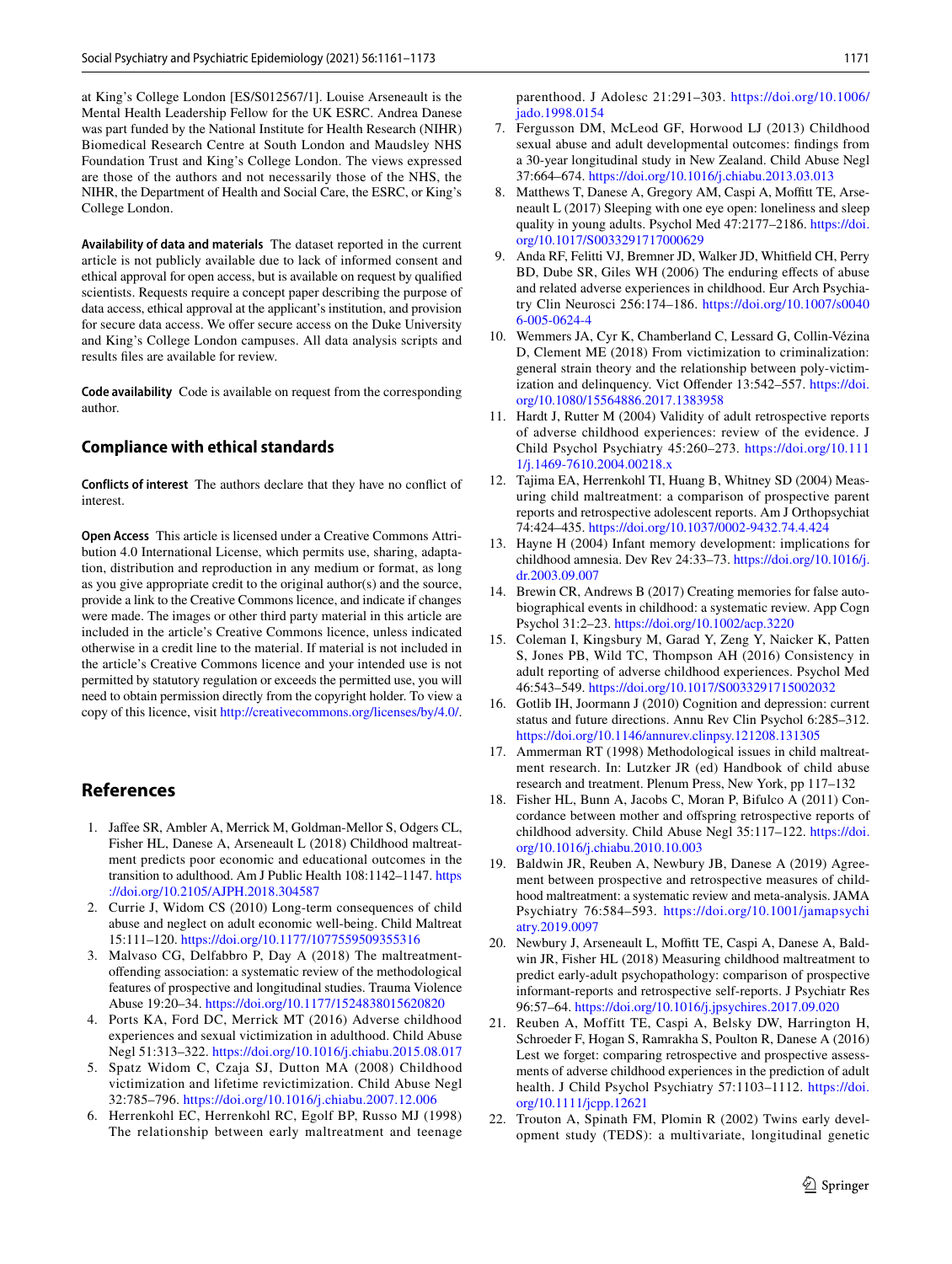investigation of language, cognition and behavior problems in childhood. Twin Res Hum Genet 5:444–448. [https://doi.](https://doi.org/10.1375/twin.5.5.444) [org/10.1375/twin.5.5.444](https://doi.org/10.1375/twin.5.5.444)

- <span id="page-11-0"></span>23. Moffitt TE, E-Risk Study Team (2002) Teen-aged mothers in contemporary Britain. J Child Psychol Psychiatry 43:727–742. [https](https://doi.org/10.1111/1469-7610.00082) [://doi.org/10.1111/1469-7610.00082](https://doi.org/10.1111/1469-7610.00082)
- <span id="page-11-1"></span>24. Bradley R, Caldwell B (1977) Home observation for measurement of the environment: a validation study of screening efficiency. Am J Ment Defc 81:417–420
- <span id="page-11-2"></span>25. Danese A, Moffitt TE, Arseneault L, Bleiberg BA, Dinardo PB, Gandelman SB, Houts R, Ambler A, Fisher HL, Poulton R, Caspi A (2017) The origins of cognitive defcits in victimized children: implications for neuroscientists and clinicians. Am J Psychiatry 174:349–361. <https://doi.org/10.1176/appi.ajp.2016.16030333>
- <span id="page-11-3"></span>26. Fisher HL, Caspi A, Moffitt TE, Wertz J, Gray R, Newbury J, Ambler A, Zavos H, Danese A, Mill J, Odgers CL, Pariante C, Wong CCY, Arseneault L (2015) Measuring adolescents' exposure to victimization: the Environmental Risk (E-Risk) longitudinal twin study. Dev Psychopathol 27:1399–1416. [https://doi.](https://doi.org/10.1017/S0954579415000838) [org/10.1017/S0954579415000838](https://doi.org/10.1017/S0954579415000838)
- <span id="page-11-4"></span>27. Kessler RC, Davis CG, Kendler KS (1997) Childhood adversity and adult psychiatric disorder in the US National Comorbidity Survey. Psychol Med 27:1101–1119. [https://doi.org/10.1017/](https://doi.org/10.1017/S0033291797005588) [S0033291797005588](https://doi.org/10.1017/S0033291797005588)
- <span id="page-11-5"></span>28. Bernstein DP, Fink L (1998) Manual for the childhood trauma questionnaire. The Psychological Corporation, New York
- <span id="page-11-6"></span>29. Fink LA, Bernstein D, Handelsman L, Foote J, Lovejoy M (1995) Initial reliability and validity of the childhood trauma interview: a new multidimensional measure of childhood interpersonal trauma. Am J Psychiatry 152:1329–1335. [https://doi.org/10.1176/](https://doi.org/10.1176/ajp.152.9.1329) [ajp.152.9.1329](https://doi.org/10.1176/ajp.152.9.1329)
- <span id="page-11-7"></span>30. Latham RM, Meehan AJ, Arseneault L, Stahl D, Danese A, Fisher HL (2019) Development of an individualized risk calculator for poor functioning in young people victimized during childhood: a longitudinal cohort study. Child Abuse Negl 98:104188. [https://](https://doi.org/10.1016/j.chiabu.2019.104188) [doi.org/10.1016/j.chiabu.2019.104188](https://doi.org/10.1016/j.chiabu.2019.104188)
- <span id="page-11-8"></span>31. Wertz J, Agnew-Blais J, Caspi A, Danese A, Fisher HL, Goldman-Mellor S, Moffitt TE, Arseneault L (2018) From childhood conduct problems to poor functioning at age 18 years: examining explanations in a longitudinal cohort study. J Am Acad Child Adolesc Psychiatry 57:54–60. [https://doi.org/10.1016/j.](https://doi.org/10.1016/j.jaac.2017.09.437) [jaac.2017.09.437](https://doi.org/10.1016/j.jaac.2017.09.437)
- <span id="page-11-9"></span>32. Wechsler D (1990) Preschool and Primary Scale of Intelligence-Revised. Psychological Corporation, London
- <span id="page-11-10"></span>33. Sattler JM (2008) Assessment of children: cognitive foundations, 5th edn. JM Sattler, San Diego, CA
- <span id="page-11-11"></span>34. Trzesniewski KH, Donnellan MB, Moffitt TE, Robins RW, Poulton R, Caspi A (2006) Low self-esteem during adolescence predicts poor health, criminal behavior, and limited economic prospects during adulthood. Dev Psychol 42:381–390. [https://doi.](https://doi.org/10.1037/0012-1649.42.2.381) [org/10.1037/0012-1649.42.2.381](https://doi.org/10.1037/0012-1649.42.2.381)
- <span id="page-11-12"></span>35. American Psychiatric Association (1994) Diagnostic and statistical manual of mental disorders, 4th edn. American Psychiatric Association, Washington
- <span id="page-11-13"></span>36. Robins L, Cottler L, Bucholz K, Compton W (1995) Diagnostic interview schedule for DSM-IV. Washington University School of Medicine, St Louis
- <span id="page-11-14"></span>37. Rogers W (1994) Regression standard errors in clustered samples. Stata Tech Bull 3:19–23
- <span id="page-11-15"></span>38. Everson MD, Smith JB, Hussey JM, English D, Litrownik AJ, Dubowitz H, Thompson R, Dawes Knight E, Runyan DK (2008) Concordance between adolescent reports of childhood abuse and child protective service determinations in an at-risk sample of young adolescents. Child Maltreat 13:14–26. [https://doi.](https://doi.org/10.1177/1077559507307837) [org/10.1177/1077559507307837](https://doi.org/10.1177/1077559507307837)
- <span id="page-11-16"></span>39. Bartlett FC (1932) Remembering: a study in experimental and social psychology. Cambridge University Press, Cambridge
- <span id="page-11-17"></span>40. Kinard EM (1985) Ethical issues in research with abused children. Child Abuse Negl 9:301–311. [https://doi.org/10.1016/0145-](https://doi.org/10.1016/0145-2134(85)90025-0) [2134\(85\)90025-0](https://doi.org/10.1016/0145-2134(85)90025-0)
- <span id="page-11-18"></span>41. Cuadra LE, Jafe AE, Thomas R, DiLillo D (2014) Child maltreatment and adult criminal behavior: does criminal thinking explain the association? Child Abuse Negl 38:1399–1408. [https://doi.](https://doi.org/10.1016/j.chiabu.2014.02.005) [org/10.1016/j.chiabu.2014.02.005](https://doi.org/10.1016/j.chiabu.2014.02.005)
- <span id="page-11-19"></span>42. Forsman M, Långström N (2012) Child maltreatment and adult violent offending: population-based twin study addressing the 'cycle of violence' hypothesis. Psychol Med 42:1977–1983. [https](https://doi.org/10.1017/S0033291711003060) [://doi.org/10.1017/S0033291711003060](https://doi.org/10.1017/S0033291711003060)
- <span id="page-11-20"></span>43. Groothuis JR, Altemeier WA, Robarge JP, O'Connor S, Sandler H, Vietze P, Lustig JV (1982) Increased child abuse in families with twins. Pediatrics 70:769–773
- <span id="page-11-21"></span>44. Radford L, Corral S, Bradley C, Fisher HL (2013) The prevalence and impact of child maltreatment and other types of victimization in the UK: fndings from a population survey of caregivers, children and young people and young adults. Child Abuse Negl 37:801–813.<https://doi.org/10.1016/j.chiabu.2013.02.004>
- <span id="page-11-22"></span>45. Odgers CL, Caspi A, Russell MA, Sampson RJ, Arsenault L, Mofftt TE (2012) Supportive parenting mediates widening neighborhood socioeconomic disparities in children's antisocial behavior from ages 5 to 12. Dev Psychopathol 24:705–721. [https://doi.](https://doi.org/10.1017/S0954579412000326) [org/10.1017/S0954579412000326](https://doi.org/10.1017/S0954579412000326)

# **Afliations**

# Rachel M. Latham<sup>1,2</sup> · Emma Quilter<sup>1</sup> · Louise Arseneault<sup>1,2</sup> · Andrea Danese<sup>1,3,4</sup> · Terrie E. Moffitt<sup>1,5,6,7,8</sup> · Joanne B. Newbury<sup>1,9</sup> · Helen L. Fisher<sup>1,[2](http://orcid.org/0000-0003-4174-2126)</sup><sup>0</sup>

- Social, Genetic & Developmental Psychiatry Centre, Institute of Psychiatry, Psychology & Neuroscience, King's College London, 16 De Crespigny Park, London SE5 8AF, UK
- <sup>2</sup> ESRC Centre for Society and Mental Health, King's College London, London, UK
- Department of Child & Adolescent Psychiatry, Institute of Psychiatry, Psychology & Neuroscience, King's College London, London, UK
- National and Specialist CAMHS Trauma, Anxiety, and Depression Clinic, South London and Maudsley NHS Foundation Trust, London, UK
- <sup>5</sup> Department of Psychology and Neuroscience, Duke University, Durham, NC, USA
- <sup>6</sup> Department of Psychiatry and Behavioral Sciences, Duke University Medical School, Durham, NC, USA